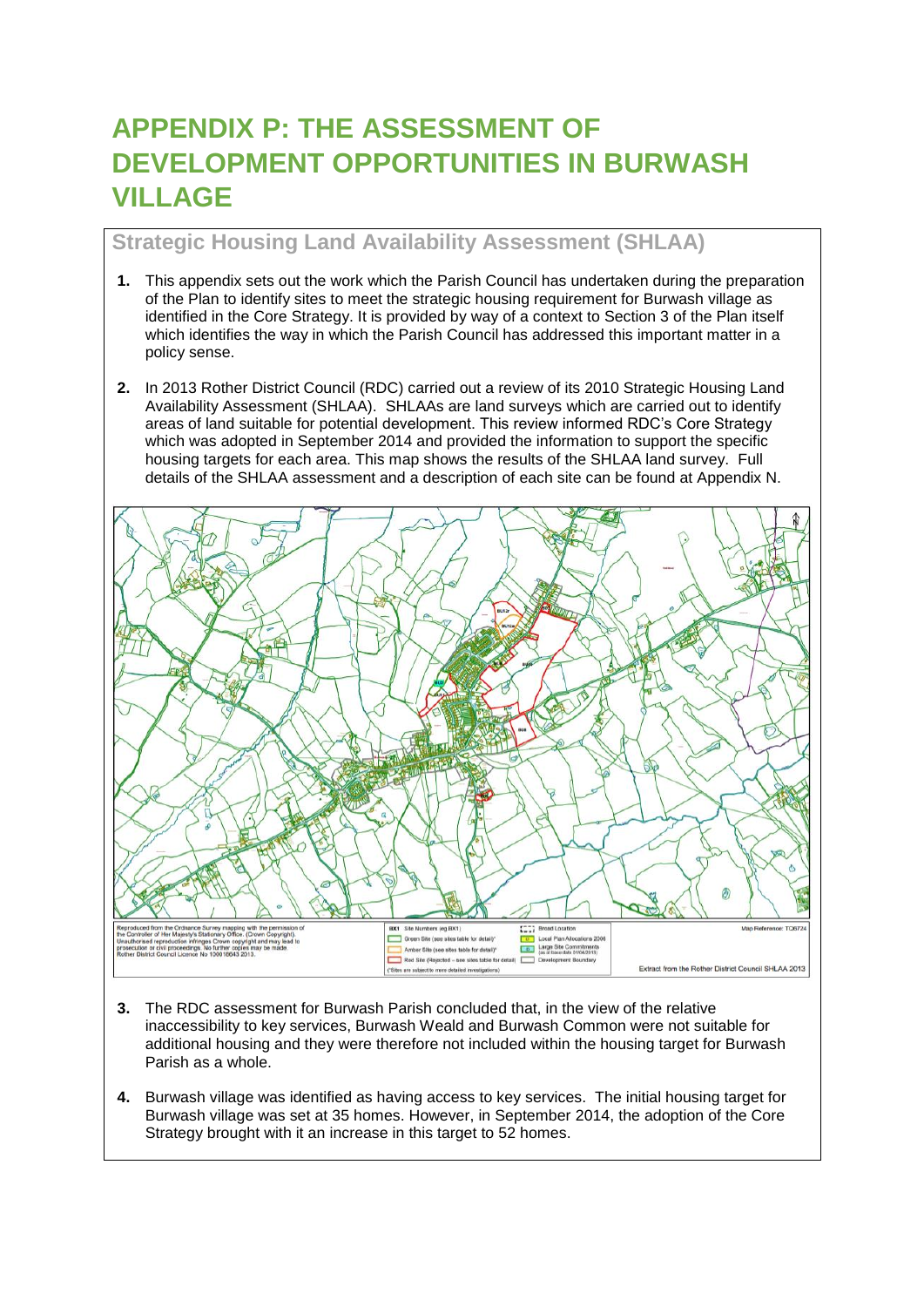- **5.** Nine sites were identified by RDC in the Burwash village area as part of the SHLAA. Six were evaluated as 'red' (not suitable for development) and rejected by RDC for a variety of reasons including adverse impact on the AONB, rural character and setting, and impact on biodiversity.
- **6.** One site, ('Shamrock Field' land NW of 40-49 Shrub Lane SHLAA ref. BU12a later forming part of what is known as the Shrub Lane / Denton Homes site) was evaluated as 'amber' and a possible development site for 30 units although it was acknowledged that there were significant AONB, community, landscape and biodiversity impacts to overcome in order for this site to be considered suitable for development.
- **7.** Two sites were graded as 'green' and therefore suitable for development. These were the former Burwash Laundry site (SHLAA ref. BU6) for 6 units and the Strand Meadow site (SHLAA ref. BU2 later known as 'Watercress Field') for 17 units.
- **8.** Full details of the SHLAA evaluations can be viewed on-line via the RDC website (See link on page 43 or the Burwash extract at Appendix N).

#### Land evaluation

**9.** At the outset the NDP Steering Group carried out its own evaluation of possible development sites within Burwash Parish. The options were very limited given the constraints of the AONB and the heritage setting, the problem of the steep slopes on either side of the High Street, the fact that over 330 acres is owned by the National Trust and the need for proximity to the village hub. The Steering Group met with RDC to discuss the options identified:

#### Two sites in fields to the south of Greenfield Lane

**10.** These two possible sites both relate to the frontages of the large field to the south of Greenfield Lane in Shrub Lane (SHLAA ref BU10). Following consideration RDC confirmed that neither site was suitable and stated in their response that: 'The rural setting and character of the village, landscape setting and lack of footpaths all weigh against development in the gaps. This view was supported at the last Local Plan Inquiry when this site came forward with the Inspector's conclusion stating that the green field location in the AONB, landscape intrusion and lack of adequate local employment made these sites unsuitable for development.'

#### Other options

- **11.** During the consultation process residents raised questions about the potential for development of the Bell Inn and Oakley's Garage sites. These have both been considered.
- **12.** The Bell Inn stopped operating as a public house in 2010. It would require a change of use from commercial to residential to permit it to be developed for housing. It is highly unlikely to provide six or more new homes which is the minimum number required by RDC to count towards the housing target so has not been included in this NDP.
- **13.** Oakley's Garage has stood empty for almost three years and is increasingly derelict. It is being marketed for sale but at present has not been sold and no application has been made for change of use to residential. The option for allocating this site was seriously considered as it is felt that this could provide circa 6 new homes. The Parish Council currently takes the view that the site should be protected for commercial development in order to provide additional local employment in the area where such opportunities are limited however, an allocation for a mixed development would be likely to be well received.

# **Analysis of Planning Permissions in Burwash**

**14.** RDC set the requirement that to count towards the housing target, developments must contain six or more homes. In the context of housing development in the Parish, this is a significant constraint.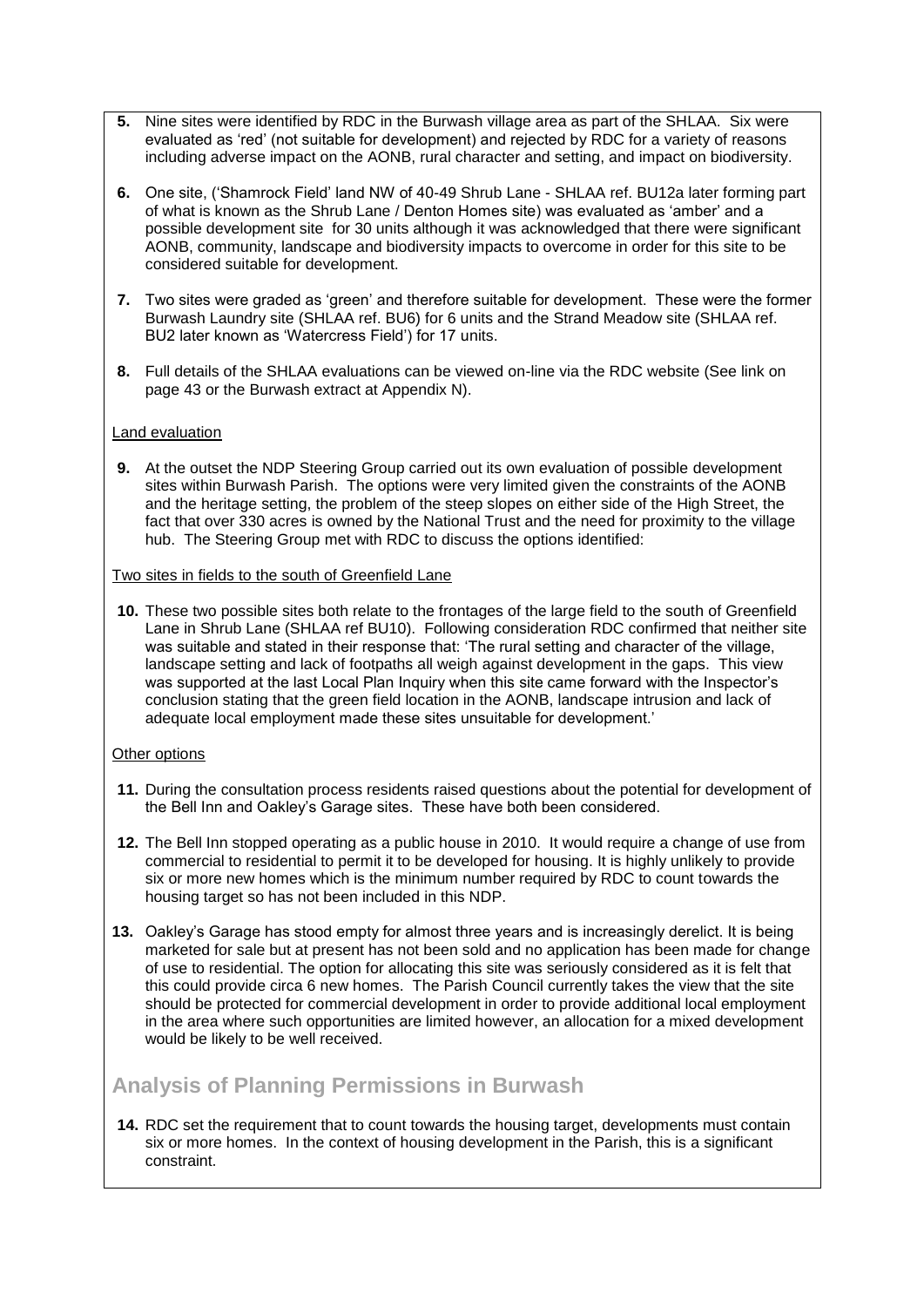- **15.** An analysis of all planning permissions for additional homes granted since 2002 has been undertaken. This shows that 92% of permissions were below six homes (46 of 50 permissions). Of the 4 schemes of six units or more, The Old Orchard (12 units) and Morris Close (10 units) have been completed. Strand Meadow (30 units) only has outline planning permission, with its subsequent application for full approval having been refused by RDC. This was taken to appeal and the decision was upheld. Rectory Court (19 units) has just been completed and replaces 18 units which were demolished.
- **16.** RDC requirement of only six or more new homes counting against the housing target does not work in rural areas particularly Burwash because of its location within the heart of the AONB. As can be seen from our research only four schemes since 2002 have involved developments of six or more new homes and of this one scheme was an Exception Site and RDC have advised us that because of this it does not count towards the housing target. One further scheme, Rectory Close was a redevelopment of an existing scheme with a net gain of one additional home.
- **17.** The 'six or more' rule received the joint second highest level of comments of all responses from the community during the Pre-Submission Consultation. The community are best placed to understand that this rule does not reflect the land availability in Burwash as historically demonstrated by our analysis as set out in para 14 above and in detail in Appendix E.
- **18.** The full table of permissions since 2002 is shown in Appendix E.

# **What has happened since the SHLAA?**

- **19.** One of the two sites evaluated as 'green' (suitable for development), the former Burwash Laundry site was developed in 2016 but only four houses were provided. This development therefore fails to meet the RDC minimum requirement of six homes for inclusion in the housing target.
- **20.** Two further applications have come forward. One, the 'Shamrock Field, Shrub Lane (known locally as 'Shrub Meadow / Denton Homes site' after the name of the developer) comprises two areas considered in the SHLAA, one graded 'amber' and the other graded 'red' (SHLAA ref. BU12a and BU12r respectively). The other application concerns the site known as 'Strand Meadow' (Watercress Field) which also comprises two areas in the SHLAA graded 'green' and 'red' (SHLAA ref. BU2 and BU11 respectively).
- **21.** The 'Denton Homes' scheme was rejected by RDC in 2018 because of its impact upon the AONB. This scheme had over 300 objections. Initially the developer appealed this decision. The appeal was also opposed by the local community. RDC, Burwash Parish Council, Etchingham Parish Council and a local community group were all given approval by the Planning Inspectorate to be participants in the Inquiry. RDC agreed to provide up to £100,000 towards the cost of defending their decision at the appeal. The developers subsequently withdrew prior to the Inquiry, citing their view that they felt they were unlikely to be successful due to protections afforded to the AONB.
- **22.** The full planning application on the Strand Meadow (Watercress Field) scheme for 30 units (with no affordable housing) was considered by RDC and unanimously refused in 2019 for several reasons including:
	- a. The design of the proposed development being out of character with the historic settlement of Burwash and the High Weald,
	- b. Poor pedestrian access,
	- c. Urban character and appearance of the buildings,
	- d. Does not represent a high-quality response to the local context and landscape, and
	- e. The failure to enter into a Section 106 agreement.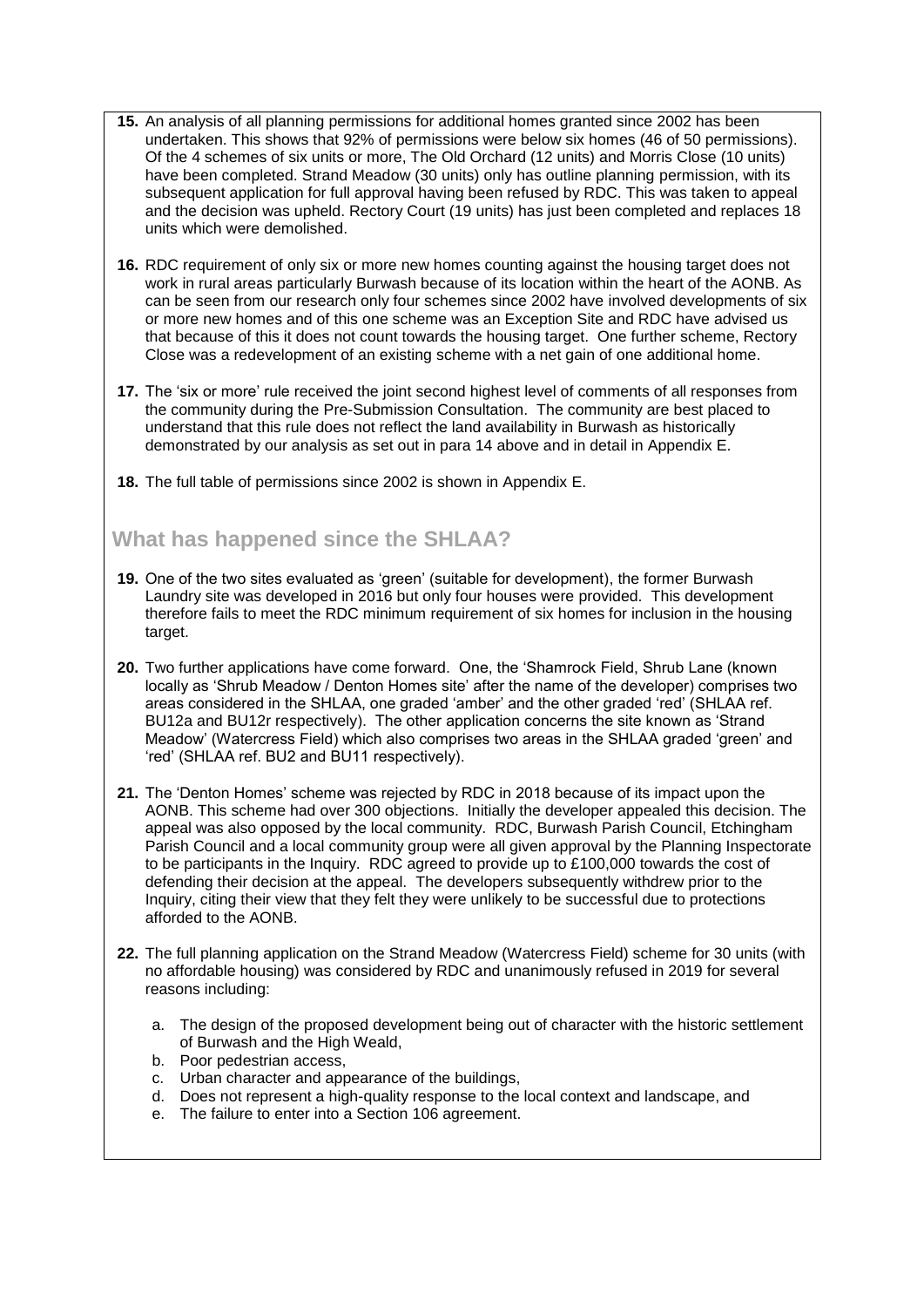**23.** This application had over 400 objections. The Strand Meadow (Watercress Field) decision was appealed by the developer but the decision was upheld by the Planning Inspectorate. Despite this recent refusal and rejection on appeal, consultation has recently recommenced by the same developer who, we understand, intends to submit a new scheme for 30 homes, once again with no affordable housing.

# **Call for Sites**

- **24.** In January 2018, the Burwash NDPSG carried out a local 'Call for Sites' to identify land potentially suitable for new housing development within the Parish boundary of Burwash. Agents, developers, landowners, businesses, relevant local interest groups and others were invited to identify any sites, land or buildings across the Parish that could have potential for additional housing. Owners of land identified in the SHLAA were also contacted inviting them to submit proposals. It was made clear that putting forward a site for consideration did not mean it would necessarily be accepted for inclusion in the final Plan. The Call for Sites consultation was open for six weeks.
- **25.** The following four sites were submitted by landowners. A consultation event was held in April 2018 to enable proposers to make a presentation and give us a better understanding of their proposals.

#### **Site 1: Fairview Farm**

**26.** This is a greenfield site on the A265 in Burwash Common. The site is in an area not included in the SHLAA and is outside the development boundary for Burwash. The landowner was keen to bring this site forward for affordable housing. The site could accommodate approximately six housing units.



#### **Site 2: Little Dawes**

**27.** This is a greenfield site on the A265 just to the west of Spring Lane. The site is outside the development boundary and is on a steep slope visible across the Rother valley. The site could accommodate approximately six units.

#### **Site 3: Glebe House**

**28.** This is a greenfield site which is currently agricultural land to the east of the village of Burwash fronting the A265. The site is outside the development boundary and could accommodate approximately 15-20 units.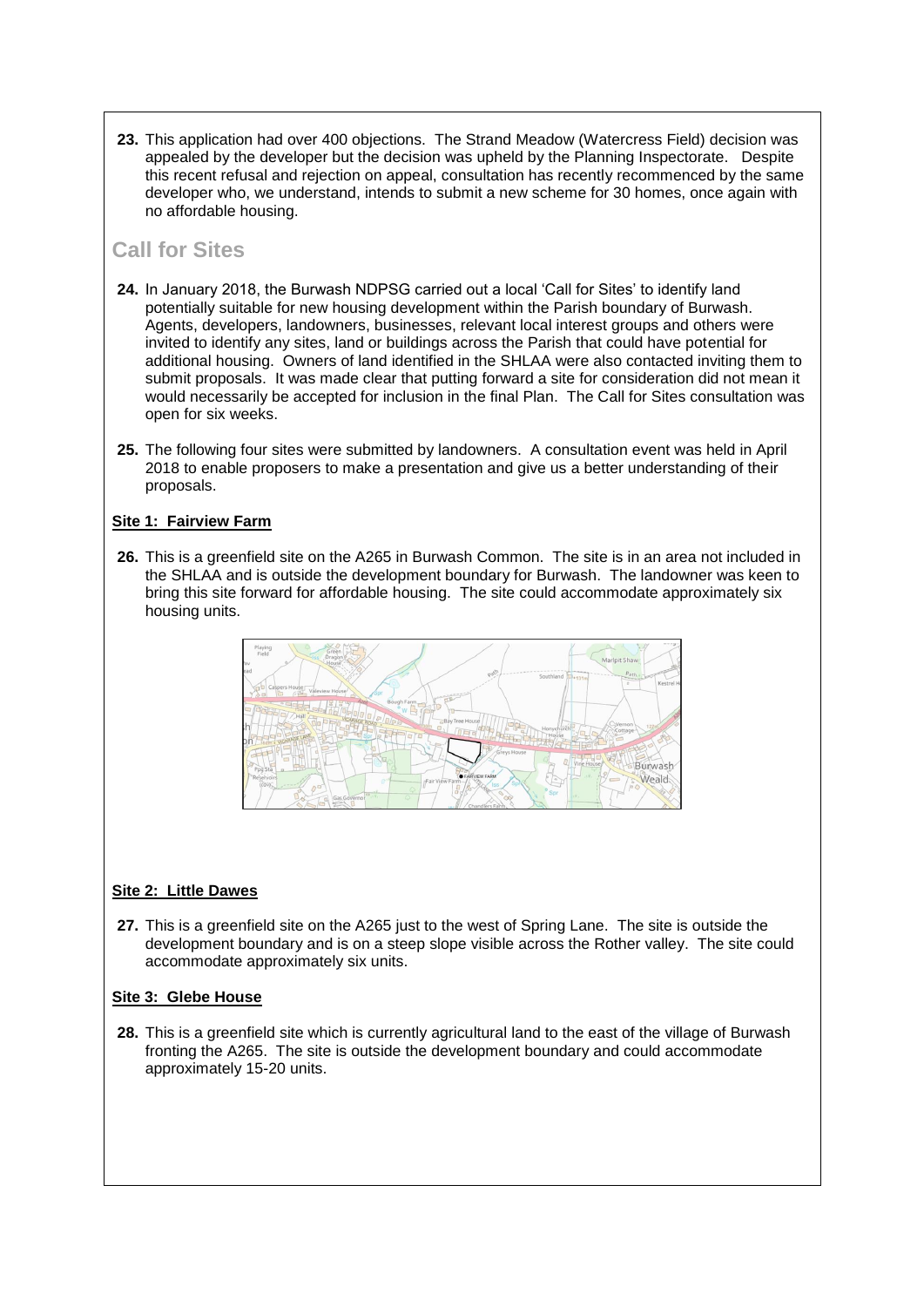#### **Site 4: Fields to the rear of 102-109 Shrub Lane**

**29.** This is a greenfield site which is currently agricultural land with fields that have a frontage onto Shrub Lane. The site could accommodate approximately 60 units.



# **Evaluation of Sites**

- **30.** Only the landowners for Fairview Farm and Little Dawes took up the invitation to attend the presentation event.
- **31.** Following these presentations, the NDPSG carried out an evaluation of the specific sites. This process was independently facilitated by Moles Consultancy (the consultant advising on the NDP). The report and evaluations are included in Appendices F and G respectively.
- **32.** Residents were consulted about the Call for Sites outcome at two events in July 2018; one held in Burwash Common and the other in Burwash village. Over 50 households attended these events.
- **33.** Residents were asked to consider the merits of the specific proposals and, as all four sites were outside the development boundaries, whether they felt the boundaries should be expanded to facilitate these potential schemes.
- **34.** There was a small majority (52%) in favour of the Fairview Farm scheme but a clear majority (79- 95%) against the other three. Of those consulted, 91% were opposed to extending the existing development boundaries.
- **35.** Many comments by far the single largest subject in the responses related to the need for any development to provide housing to meet the needs of local people.
- **36.** The NDPSG consulted with BPC and, taking all feedback into consideration including the detailed evaluation, it was agreed that none of the sites was suitable for inclusion in the final Burwash NDP.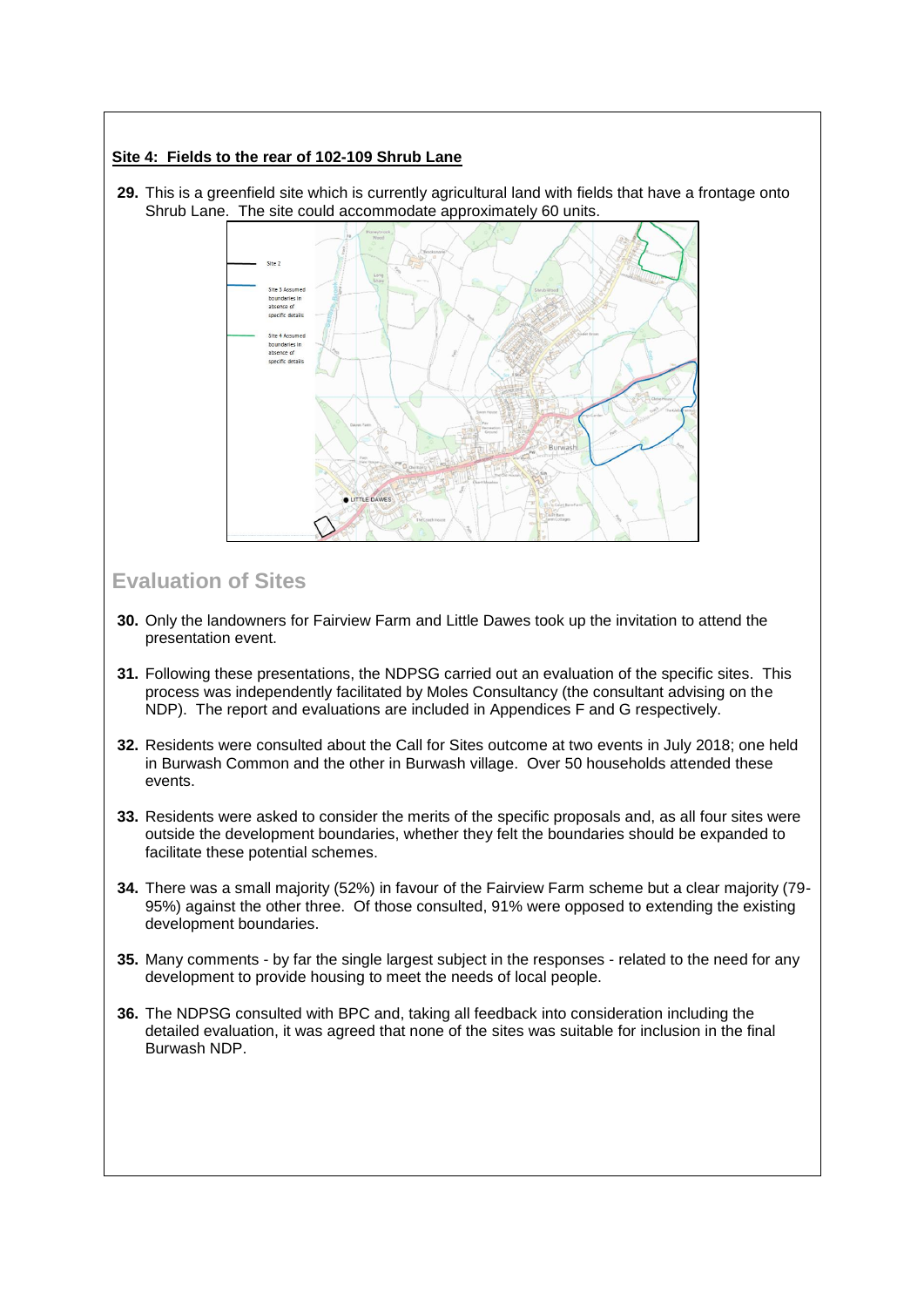### **Housing Needs Survey**

**37.** The 2011 Census shows that the tenure mix for the Parish is as follows:

- ⚫ 78.6% Owner occupiers
- 0.3% Shared Owners
- 9.8% Private rented
- 9.5% Social rented
- ⚫ 1.8% Rent free
- **38.** 'Affordable housing' is housing which is deemed to be affordable to those with a median household income or below. This is generally expressed as rents set no higher than 80% of the open market rent. There are several different types of affordable housing:

Social Rented

**39.** Properties let as Social Rented units are usually let on Assured Tenancies, which give the tenants security of tenure at rent levels broadly in line with those of Council tenancies.

Affordable Rented

**40.** These are usually let on Assured Shorthold Tenancies which have a defined end date (maximum of three years). They are let at up to 80% of the local open market rent level.

Shared Ownership

- **41.** This enables lower income households to move into home ownership by being able to buy a portion of the property, usually a minimum of 25%. The household pays a reduced rent on the unowned balance. Shared owners can stay at that initial level of ownership or, if their circumstances allow, they can buy further shares and reduce their rent accordingly.
- **42.** A Housing Needs Survey was carried out in June 2018 to determine local needs.
- **43.** Residents across the Parish were asked about the make-up and age profile of their household, the number of years they have lived in the Parish, whether they intended to move within the next five years and, if so, if they intended to remain in the Parish.
- **44.** There were returns from 126 households which is 11.3% of the total households shown in the 2011 Census. Of these, 46 were from households with children. The average time lived in the Parish was 23 years and 8 months.
- **45.** There were 18 households who indicated that they intend to move within the next five years with 38 who may move and 70 not intending to move.
- **46.** Further analysis was carried out to establish the tenure of potential movers and the types and sizes of properties required.
- **47.** This showed 79% of potential movers required one or two bedroom accommodation and the main requirement was for level access homes, principally for the elderly to buy or rent in order to downsize. The second largest requirement was from young families requiring Social Rented houses. There was only very limited demand for Affordable Rent or Shared Ownership. The planning application on the 'Denton Homes' site in Shrub Lane was predominantly for three and four bedroom houses for sale with no provision of social rented units. The Strand Meadow development which was refused in 2019 and the decision upheld on appeal proposed 30 homes which were mainly three bedroom houses with no provision of any affordable housing. We understand that a new application from the same developer is being prepared, and this will once again propose 30 units, predominantly 3 bed houses for sale, with no affordable homes.
- **48.** The full analysis of this survey is in Appendix H.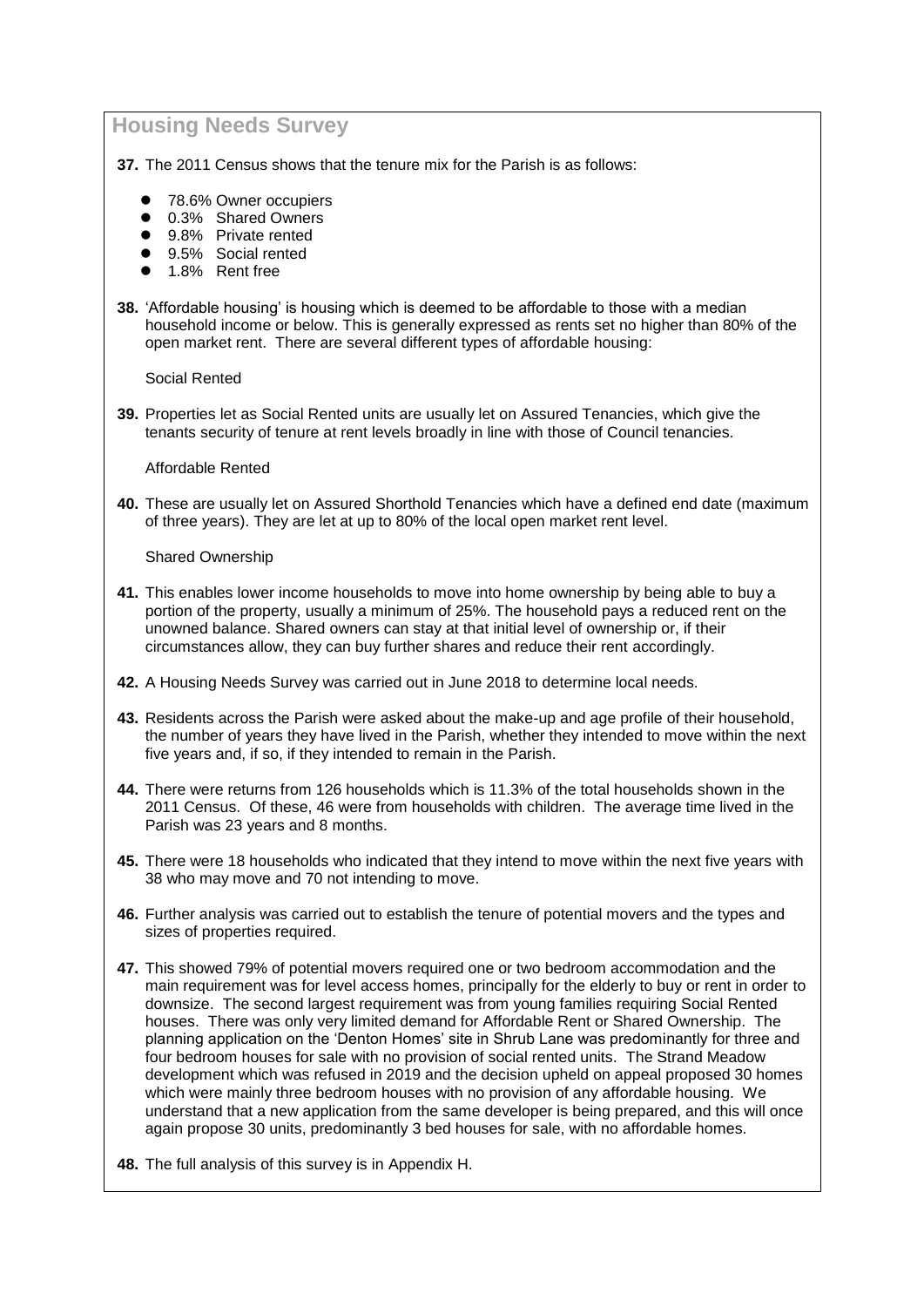# **Community Support for Developments**

**49.** The community has demonstrated its understanding of the competing pressures of protecting the AONB and heritage settings for future generations and the need for additional housing. The community has been supportive of new development proposals where they make a positive impact on their setting and the provision of housing meets local needs. This is evidenced by the following schemes:

#### **Morris Close (Exception site)**

- **50.** Exception sites are typically built on land such as agricultural, where normally development would not be permitted.
- **51.** In 2013 BPC became aware of the availability of funding which could be used to develop an exception site to provide affordable housing for local residents. This funding arose because a developer who could not provide affordable homes on their own site had paid an agreed sum to RDC to allow the development for affordable housing elsewhere. BPC moved quickly to identify a possible site and arranged introductions between the landowner and Hastoe (the Housing Association who developed the scheme). BPC worked closely with Hastoe and RDC to ensure the homes were affordable and prioritised local residents.
- **52.** This ten-unit scheme comprises eight social rented units and two shared ownership units. The scheme was widely supported by the community, and when it was completed in 2017 all of the units were taken up by local residents or households with strong local connections.

#### **Old Rectory Court**

- **53.** Optivo, who own Old Rectory Court, rehoused the tenants of this 1960's built sheltered housing scheme in 2013. The building was left empty for two years during which the community pressed for it to be redeveloped. Finally, in 2015 Optivo submitted a planning application for a replacement of the older persons' scheme and four houses for shared ownership. However, the main building was further into the site than the existing one which encroached into the AONB, the designs were suburban in style and the materials were not in keeping with the heritage setting. This resulted in a significant level of local objections. Following the refusal of the planning application there was a long period during which Optivo considered its options including sale of the site. The community, through the Parish Council, contacted Optivo to re-establish their relationship and worked in partnership to bring forward a supportable scheme which met design standards for this heritage setting and local housing need.
- **54.** This approach culminated in a new application which resolved the previous issues and was widely supported by the community. This scheme has recently been completed and provides fifteen units of housing for older people and four houses for shared ownership. The sympathetic use of materials has complemented the heritage setting and both the rented and shared ownership units are occupied by local households or those with a strong local connection.

# **Housing Conclusion**

- **55.** Everyone involved in researching and contributing to this Plan understands the huge tension between our need for additional housing and the need to protect the AONB. The steepness of the land surrounding each of our ridgetop villages, sloping into the Rother and Dudwell valleys provides irreplaceable natural habitats and long-distance views of unparalleled beauty.
- **56.** The difficulty in finding suitable sites for development is not a new problem. In RDC's Local Development Framework – Rural Settlements Study November 2008 it states "Despite the fact that Burwash is a large sustainable rural community with a wide range of services and facilities, limited additional opportunities exist for the alteration of the settlement boundary as it currently exists, due to the elevated position of the village and the outstanding landscape of the surrounding countryside. Like many of the ridgetop settlements that are so characteristic of this